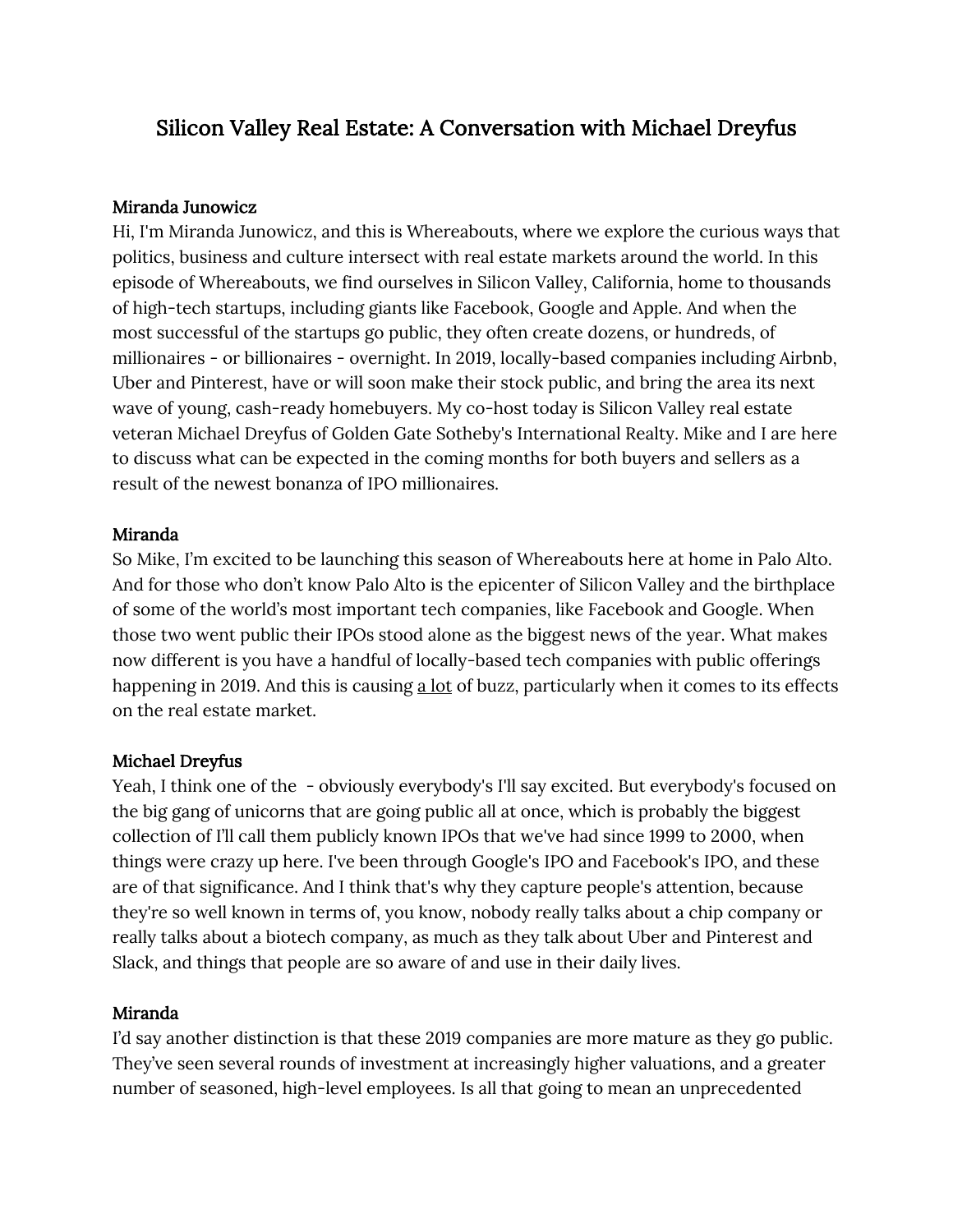slew of wealthy employees when the shares go public? Is that what's driving the fears of a spike in property prices?

#### Michael

Well it's a good point. I think actually you can also go the other way is that because they're so mature, what you've seen with these companies that we did not see in the past is a lot of liquidity come into the companies and take out some of the employees' stock on an earlier basis. So a lot of these companies have been already putting money in the employees' hands and spreading it around. And so I think you can make an argument that they may be a little more muted than people expect, because that liquidity has been happening all along. Given the fact these companies have been raising so many series, and so many rounds of financing, a lot of that was directed at trying to get the employees a little bit liquid, so they stay. One things that that people in startups don't like, is not going public or not being able to sell their shares. That's what they're in it for. And so with the long lives of these new startups and these unicorns, a lot of them got taken out.

#### Miranda

I just wanted to share some statistics. So in San Francisco, a population of 900,000 there were 5500 home sales last year. And Palo Alto, population 65,000, 450 homes sold in the last year. So is this just a few more cash-ready buyers in an already tight market, or are we looking at a new playing field as the year progresses?

#### Michael

Yeah, I think it's important to remember that this is really how we roll all the time. These liquidity events are always happening here. And so I think there's a tendency to kind of over emphasize what's going on with these. They are significant because they're big, and there's a lot of them. But if you just go through, I can tell you in my business, when people buy houses, they're usually buying houses because they've had a liquidity event or their stock is going up. I mean we had, I had several deals with Apple employees last year, because Apple stock was performing like a rocket. So I think it's, it's something that's always happening. And then I think the other part of it too is that it's not an instant event. It's not something where, you know, everybody the day that the IPO - or even the day that the lockup ends all go out and spend their money. It's something that gets spread out over time. You know, Facebook was a very good example of that. They came public, and they actually didn't perform well coming out of the gate. The Facebook employees were a significant part of my market for the next three years. As that stock recovered, and as they decided to sell, you know, there's a lot that goes into that. Do I sell my stock right now? Do I hang on? You know, do I need to buy a house? I mean, there's a lot that goes on in it. So I think it's probably better to think of this as the ongoing engine that drives Silicon Valley, and San Francisco housing.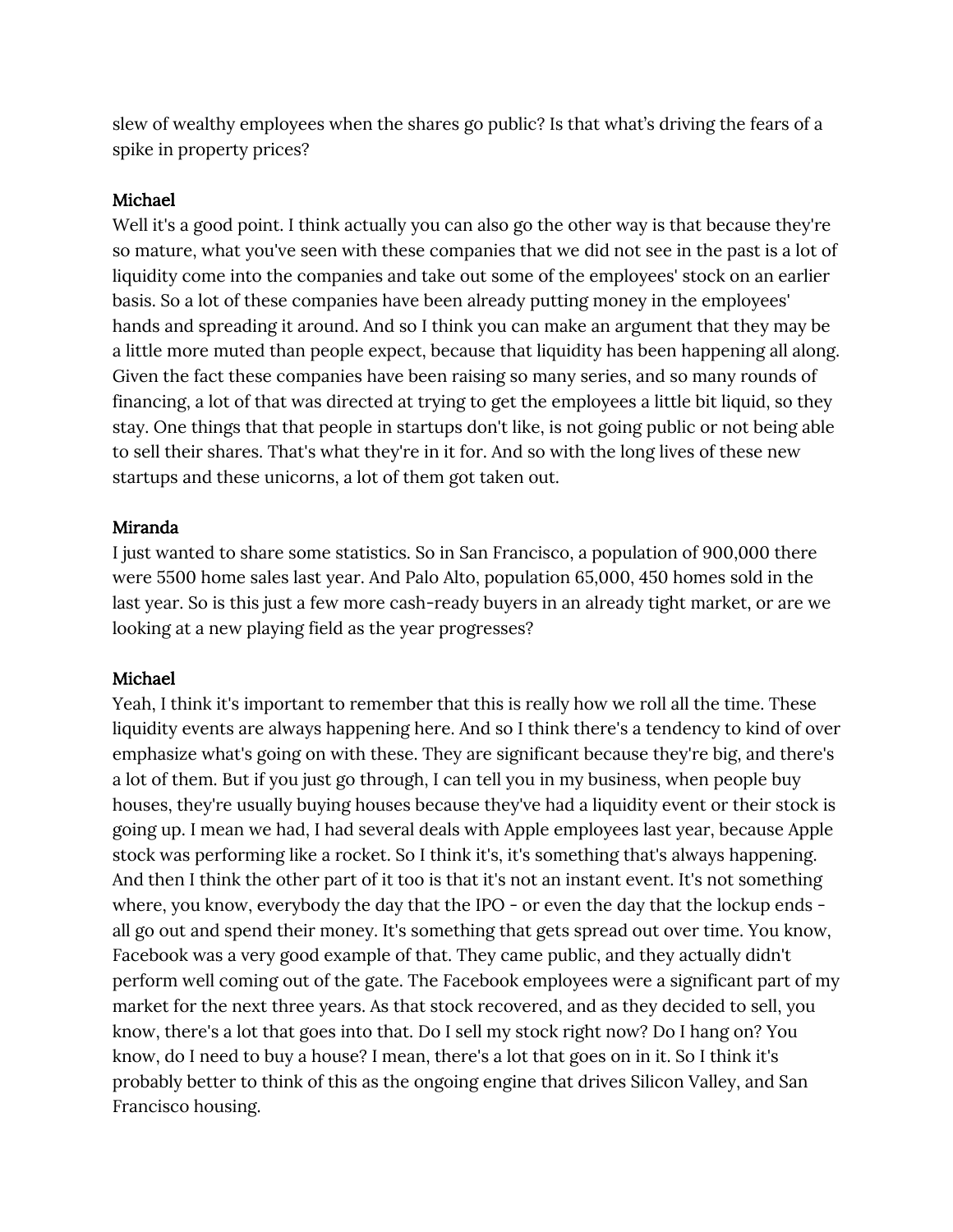## Miranda

And it's not just the buyers asking these questions, but sellers too. It's been a consistent piece of the conversation for me at the moment, sellers exploring whether all this new wealth means they should wait to sell. Your thoughts on that?

## Michael

Definitely. And buyers, I mean, some buyers are panicking a little bit too thinking they got to get in before it. And let's face it, you know, real estate agents encourage all that. So they don't encourage the sellers waiting, but they encourage the buyers to buy. And you know, I basically try to focus my sellers on the moment that it's good to be a seller right now. Because that's something you can't control and you don't know what's going to happen. And I'll go back to the Facebook example. If you see me on CNBC [in 2012] talking about Facebook not performing, and the interview guy is trying to paint it like it's a disaster. And I'm saying essentially what I'm saying now, is that there's other companies and there's other things. So from a seller standpoint, California is cyclical, we've had a really good run, and to sit around and wait is just, you know, there's risks. Sellers always look at upside, and they don't really focus on risk. I think that's part of our job is, both are okay. Upside's okay, but risk is also a big deal.

## Miranda

And thinking again of the buyers, particularly buyers whose capacity and budget are not getting a big IPO boost this year. As much as they'd like to stay in Palo Alto, we're seeing a lot of them expanding their home search out of the immediate area.

## Michael

Definitely

## Miranda

San Jose and Morgan Hill to the south, East Bay communities across the Dumbarton Bridge like Castro Valley and Fremont, these are attracting more and more buyers who work in Silicon Valley but just can't find affordable home here. That's a trade-off, since we have a huge traffic problem that only seems to get worse by the day.

# Micheal

Yes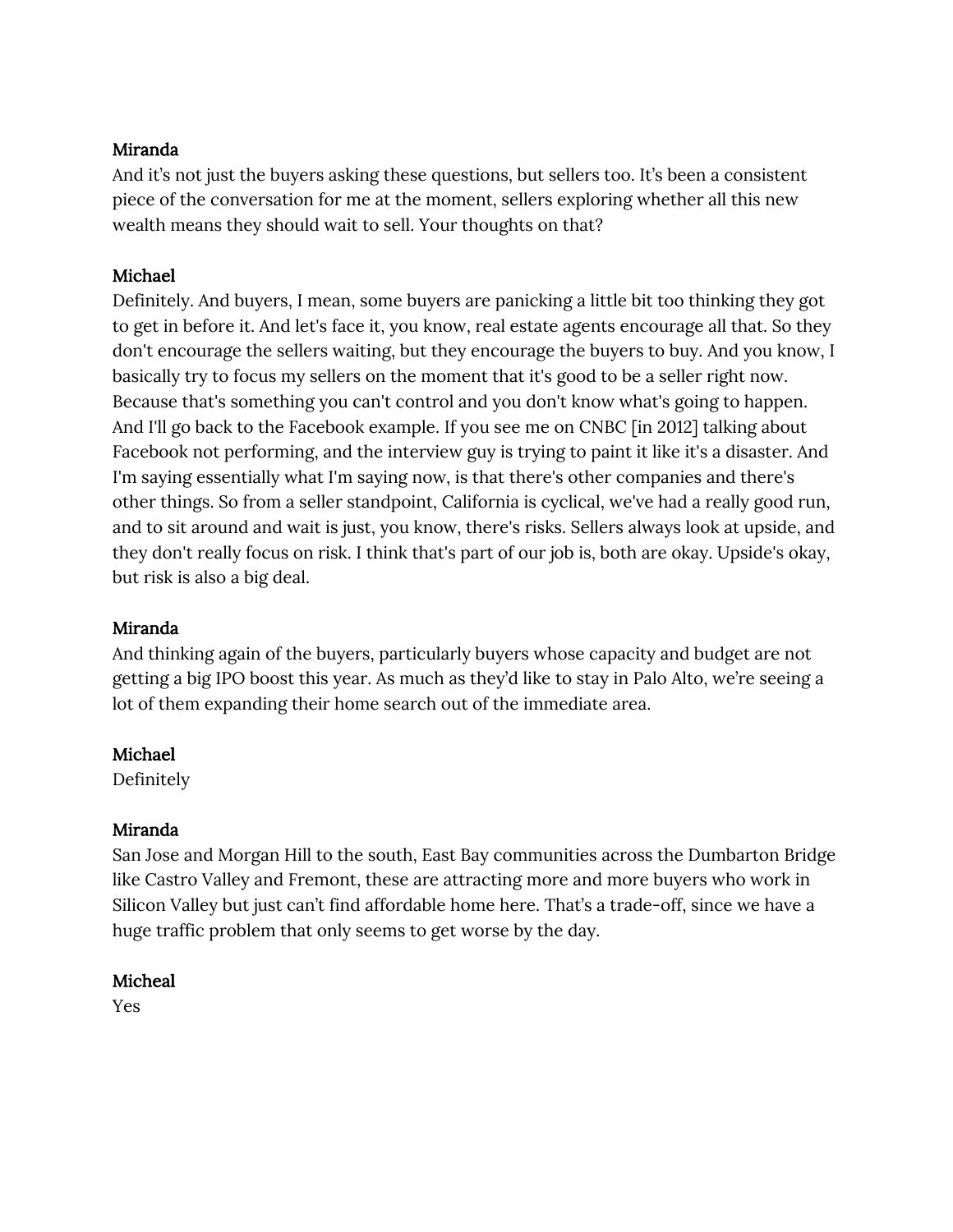## Miranda

And sitting in that traffic has a huge impact on people's time and quality of life. What OTHER trade-offs are buyers making, and what other considerations should they be looking at?

## Michael

Well, people want homes, and they want to live in a home. I think one of the things that we're going through here is, it's not necessarily the Ozzie and Harriet 1950 house that a lot of - let's take Palo Alto, Menlo Park, for example - that a lot of that stock is. And I think this newer generation would be happy in a condo. But they want theirs, they want a house. And so we're not doing a good job at delivering that. And at the same time, you're right. Time is a huge deal in people's lives. And traffic is time. And so it's really amazing what people will pay not to have to go across a bridge. Our area is kind of a Manhattan in a way. It's a peninsula, and there's three bridges that get you over. And you can even say, if you count Marin, the Golden Gate Bridge, I mean San Francisco's part of that peninsula. There's, you know, people definitely are prioritizing their time and being close to things. And so the question is, how far can that go, and how high can those prices go? And that's another interesting thing about the IPOs and the money that's coming out: will it be enough? For the very first time last year I was seeing the typical dual-income FANG couple - you know, Facebook or Google or Apple - tell me they couldn't afford it. Just flat out, we can't do this and we can't even get enough money to do this. And so I think we're pushing the envelope even for our very, very wealthy people here to get into housing.

## Miranda

So, let's pull back and take a look at that then, pull out some price figures for Palo Alto. Three-bedroom two-bath on a 5000 sf lot?

## Michael

It's so funny you ask that because it just made me flashback to the CNBC interview, which I think that was 2012? And they asked me that question at the end and I wasn't sure if I wanted to say it. And I finally did. And the answer then was \$1,800,000. And they all gasped, and I could almost hear all of America gasping when I said, you know, three-bedroom, twobath, 2,000 square foot house can cost \$1,800,000? Well, today, that's \$3 million in North Palo Alto. I mean, it's hard to even help anybody on this entire peninsula for less than \$2 million dollars. You know, it's a struggle, and that's just to get in, that's just the start.

## Miranda

That's such an incredible amount of money we're talking, way out of the ballpark for educators, government workers, even non-executive level tech employees. What are the conversations you're having with those potential buyers?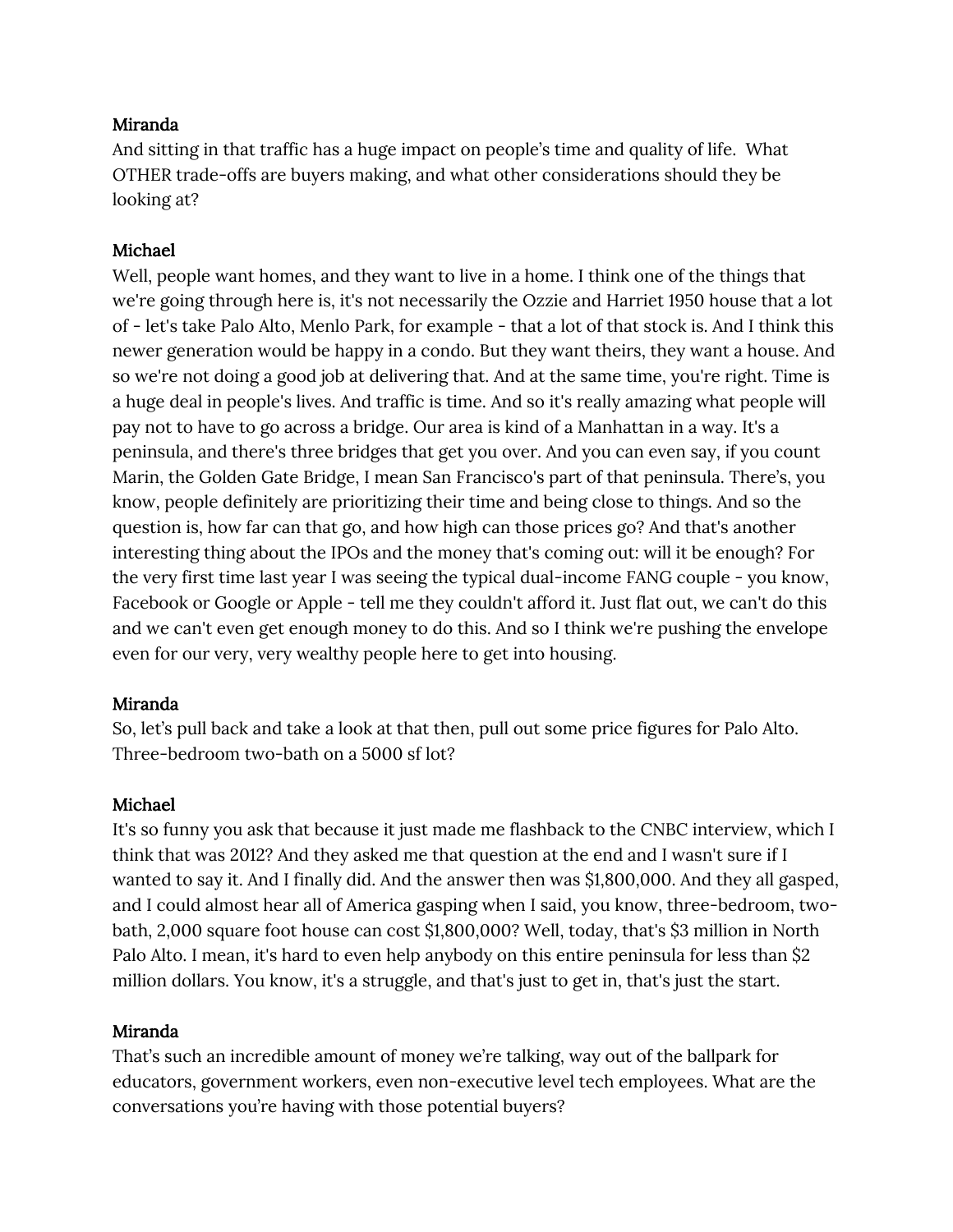## Michael

Well, are they going to leave, totally? I mean, just pack up and leave. And I think we're seeing that, we're seeing people that have to make, you know, decisions on having a better lifestyle where they can actually afford things. And, you know, locally, in the Bay Area, the East Bay is probably the hottest area in terms of where people are going to try to find housing that they can afford. Oakland, Berkeley. Oakland is having a big Renaissance. And then if you go farther down south down our peninsula into San Jose, there's Gilroy and there's areas that are far south. But those are really starting to stack up with a commute that's identical to driving across the bridge. I mean, you're talking about an hour, hour and a half to get in during traffic. If not, two, if things don't go well.

## Miranda

Companies, particularly in tech, often seem to come up with creative work solutions for their employees, be it on-campus services or work-from-home arrangements. How are they helping to tackle these issues?

## Michael

You know, there's a lot of flex commuting going on. There are people that actually commute on airplanes into the valley. I mean, we've seen a lot of people, I was on a flight to Bend [Oregon] recently. And there were people that were coming in to work in Silicon Valley for a couple of days, and then going back home. And so telecommuting has allowed that to happen. Also the expansion of these tech companies - you know, Google and Facebook have offices all over the place - it gives people the ability to maybe work in the Denver office and fly in and spend two days, three days here. You're seeing a lot more of that, of people just kind of doing temporary gigs here and living somewhere else.

## Miranda

We also see the companies themselves making choices about where they want to grow, instead of expanding hubs here building new hubs or moving headquarters to somewhere else. Given the focus on Silicon Valley, most seem ready to pay the premium to stick around. But where they do look elsewhere, is that still in the Bay Area, but in less expensive areas? Or are they looking out of the area completely?

## Michael

I mean, they're expanding and opening up other offices, but they're not moving. They're not leaving. I've had one company that I knew of that left a small company that actually and it's funny, I mentioned, Bend, because that's what they did. The founder walked in, he had 40 employees, he said, we're going to Bend and you're all invited. And I had the CFO as a client. And ironically, she went and she came back a year later. But you don't see much of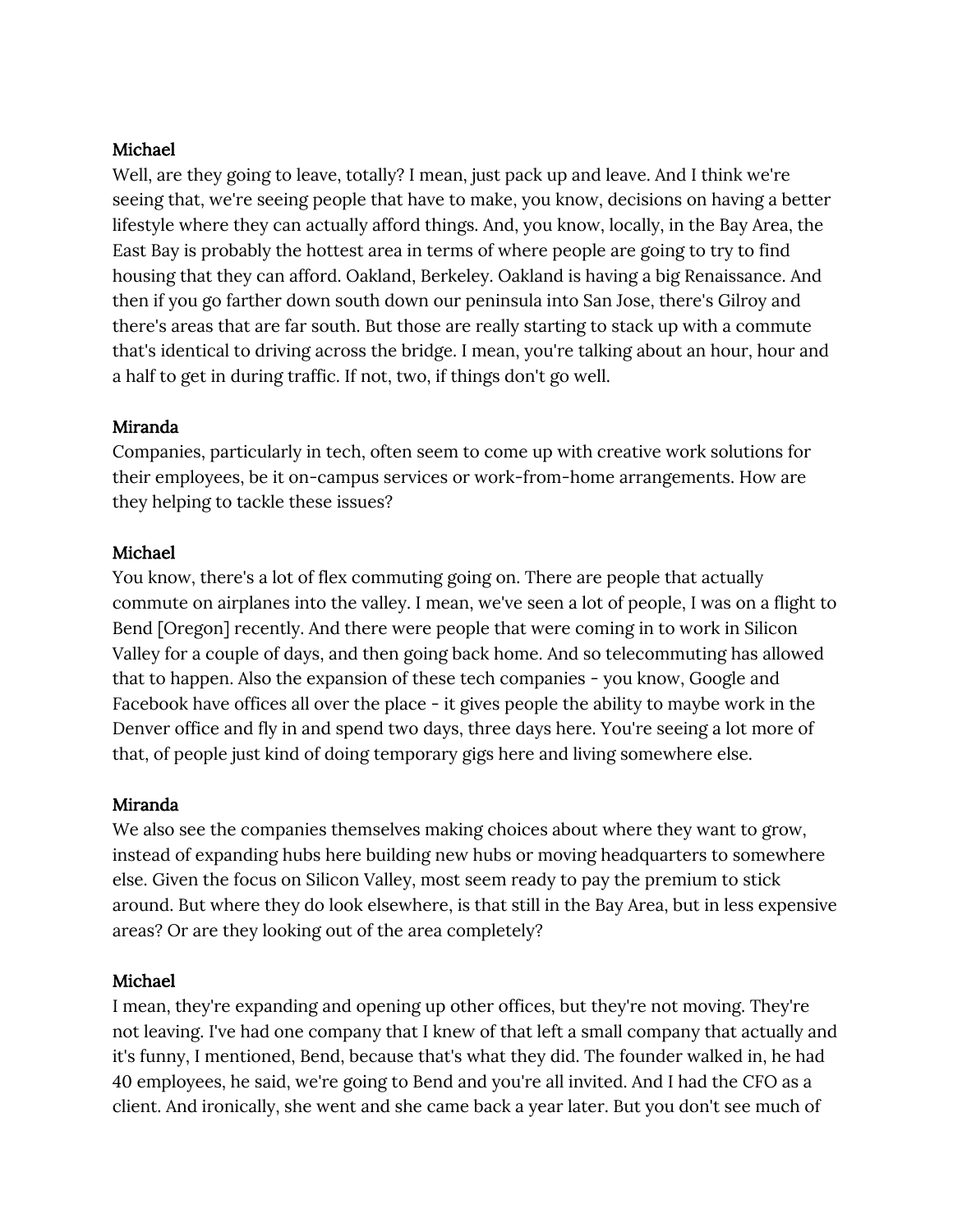that. The valley is, it's kind of like everybody's tried to change Hollywood, there's always a New Hollywood somewhere. But Hollywood never goes away, and it's not going to go away. And the valley is not going to go away because the concentration of talent is here. And so if you get up at a high level in a company, you're going to live here, you're not going to be anywhere else, but you're going to be here. And it's interesting Pinterest who just went public announced that they're opening - they're based in San Francisco, but they just announced they're opening an office in Palo Alto, a sizable office. So it's another example of how there's talent here, and the companies have to be here to use it.

## Miranda

And so they continue to expand here and to attract new buyers here to the market. I think one of the things people find really surprising when they get here is the pace of the market - how quickly properties come on and are sold, within days. That is not how the experience goes in most other markets in this country, and it seems like a market that doesn't cater to its own clients. I.e., these are affluent people, they're busy. You know, you go away for a weekend and the property of your dreams got sold because you weren't here for the three days it went on the market.

## Michael

Yeah, the pace of play is frantic. At the same time, it kind of fits the culture in a weird way. I mean, it's a frantic culture, and people are instant messaged all the time. And so it's funny to think about how our real estate market sort of matches that pace. And also, I think we're probably at the forefront of, we don't really know it, but I think we're at the forefront of a changing way to sell houses. And, you know, everybody's trying to make it really easy, you know, to push a button and buy a house. But of the things that are difficult in selling a house is, you know, one of them is how much money am I going to get? But one of them's time. And we've really accelerated that ability to sell something and that's a positive thing for a seller, if you think about it. So I think that's part of the culture we're in and might encourage what we're doing. And that might be as significant as the obvious answer, which is supply and demand: there's not much supply, and there's a lot of demand.

## Miranda

And that demand is why homes go under contract just days after they are listed on the MLS, and with bidding wars that drive the price up by sometimes hundreds of thousands of dollars. That said, the time on MLS is actually a bit misleading in our market. Something truly unique in our market that we spend weeks and often months with our sellers, overseeing a whole host of everything from interior and exterior paint, fixing or replacing appliances, updating old kitchens and baths, and then staging with furniture and artwork for sale. To the tune of thousands of dollars. My feeling is this all developed to cater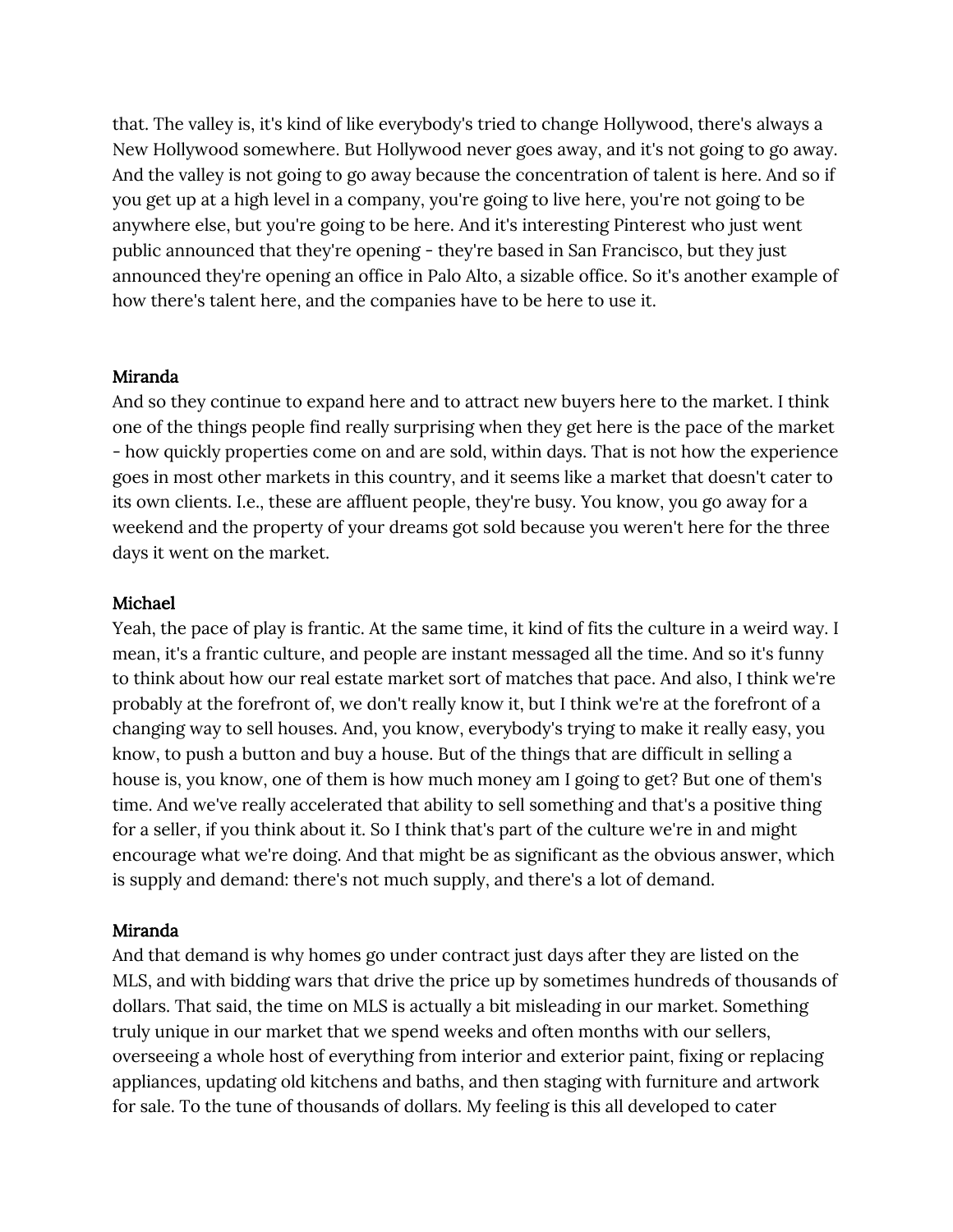because this culture is busy buyers in an expensive market. So, wanting to buy a home that's move-in ready because they don't have the time to deal with renovating, and not wanting to carry the hefty mortgage on a \$3 million house while it's being updated.

## Michael

I think you're making a good point. I mean, you would think that we're prepping these houses to make them more attractive for sale. But I think where you're going is, we're doing what has to be done for these buyers to buy it. They don't have the time, they don't want to do it. And so we have to deliver a different set of product to these people than you might elsewhere. And that's becoming just more and more true. With construction costs and pricing of houses driving out labor, you know, and so more and more, it's becoming more important to set that up. And I don't think we're far away from you know, the staging furniture is being sold. I think there is a market for a toothbrush house, you know, literally dishes and the whole deal. I think there's a market for it.

## Miranda

That's a really interesting concept. The fully-equipped home for the buyer who just doesn't have the time to do any of it. I'd imagine it would be particularly interesting for the executive relocating to Silicon Valley, maybe keeping their family home elsewhere.

# Michael

Yeah.

# Miranda

Let's talk a little bit about how you educate that buyer relocating to Silicon Valley. Safe to say the are coming from a market that is lower priced, or moves at a slower pace, or both. How do you educate them so they are ready for the right house when it comes along?

## Michael

They have to get acclimated. And lots of times that does mean it's maybe better off that they rent something. What I tell my buyers is, I'm going to teach you what's going on, what value is, what neighborhoods are. And by the time you buy a house, you're going to feel like you don't even need me, because you're going to be so focused that you're going to know. You're going to be sitting on a neighborhood waiting for that house and when it comes up, you're going to know, that's my house, and you're going to know what it's worth. And that takes time here. And it's funny, it makes the real estate agent more important here than I think anywhere else, because you don't know what you're not seeing. And so if you think about lack of inventory is lack of knowledge. That's what it is for these buyers, they don't see enough to really make good decisions. And so they really need a good professional who can tell them, you just looked at three houses today, and they're all bad. None of those are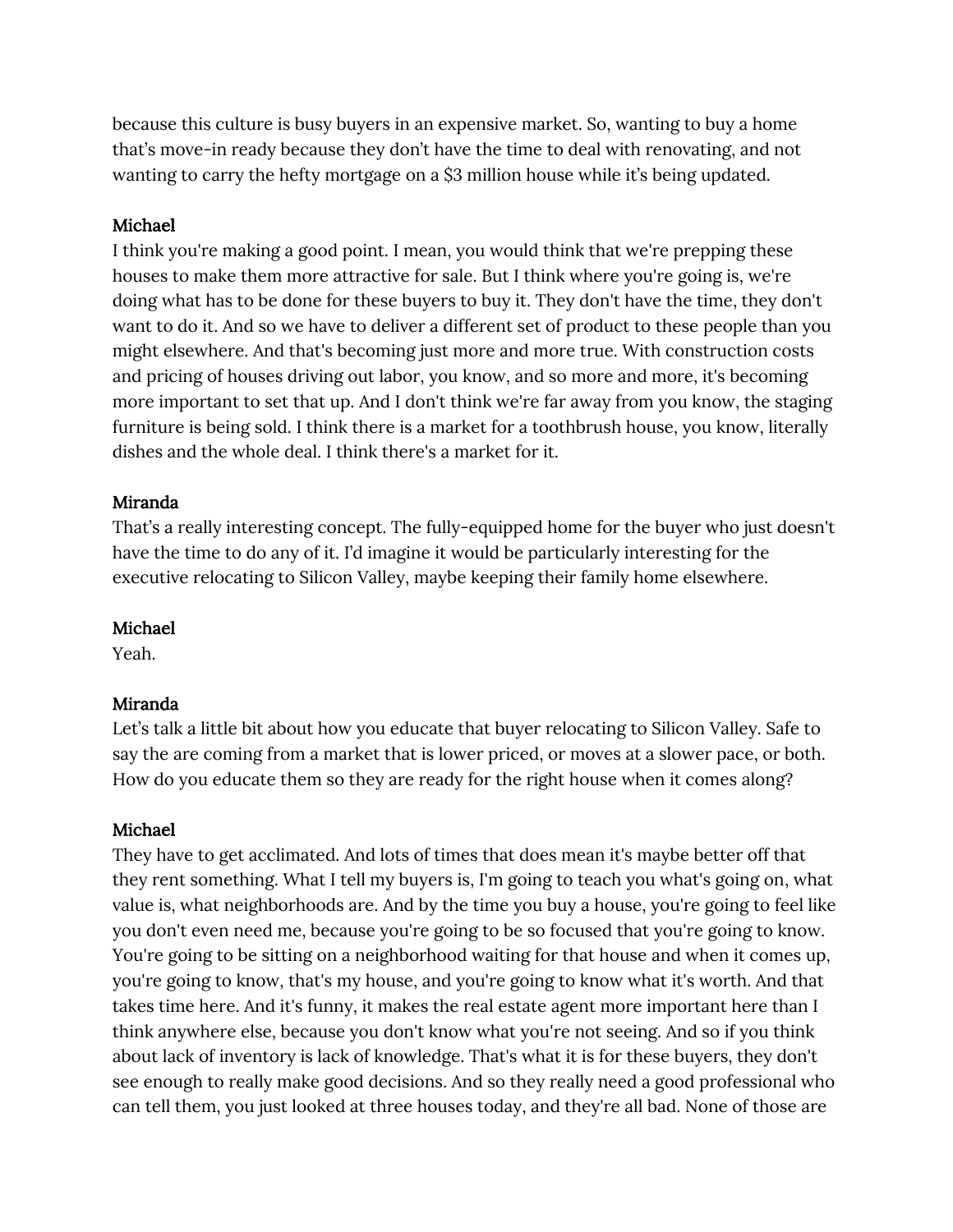good. Without that they would buy the best of the bad ones. I tell people, you can't drop out of the sky and buy a house here. It's just not a good way to do it. Occasionally, we get lucky. And it's always funny when first house I show somebody I turn to him and say, you should buy this, I know you're not going to but you should. But that's very rare. It's really more of a hunt, and it takes time.

#### Miranda

Actually, what you're talking about really speaks to the shifting role of real estate agents generally.MLS listings online and readily available. Buyers can set their own alerts and know about a new MLS listing as soon as we do. And a lot of these sites, Zillow and others also provide comprehensive information about walkability scores, neighborhood schools, demographics, and comparable sales. As you say, the value in the real estate agent is now more focused on educating about the market, in distilling all that raw data into meaningful insights about the house and the area. Beyond that though, there is a robust off-market world of properties that individual buyers need an agent to access. How do you see the opportunities for buyers there?

#### Michael

Yeah, that's an interesting part of our business, too, is how much is sold that's not public. And there's a few things driving that. I mean, one is just hustle. Like, you know, real estate agents that are hustling for their clients, or the clients are hustling, trying to find something before everybody else sees it. So it creates this kind of jump-in-front market, where you're getting something that is going to be public, but you're getting it before it's public. The other part is privacy. And it's funny, because I've been saying that for a long time, but all of a sudden, it's in the news with Apple and Google and everybody's talking about privacy. And people are really uncomfortable with you know, sellers, you list your house and some guy in Singapore is looking at your bedroom, the next, you know, literally six seconds late. And then when the buyers get it there's a discomfort there as well. I mean, I remember being at a school event once and somebody said they just bought a house. And the woman next to him said, oh I love your master bedroom. And it was a little creepy. It's kind of like, I don't like that you were in my master bedroom. So there's an element of that that's going on too. And so those two things together mean that there's a lot happening that's not public. And so the data sources that people are looking at, they treat them like they're perfect, but they're not. And that's part of the problem. Again, I think this is something we're all learning. Facebook's not necessarily true, you know, what you read is not necessarily right. This estimate in Zillow is not necessarily you know, accurate. All that kind of stuff is being learned by this consumer set. And I bet in two or three years, everybody will just know that. But right now, I think people are making decisions on a bad set of data.